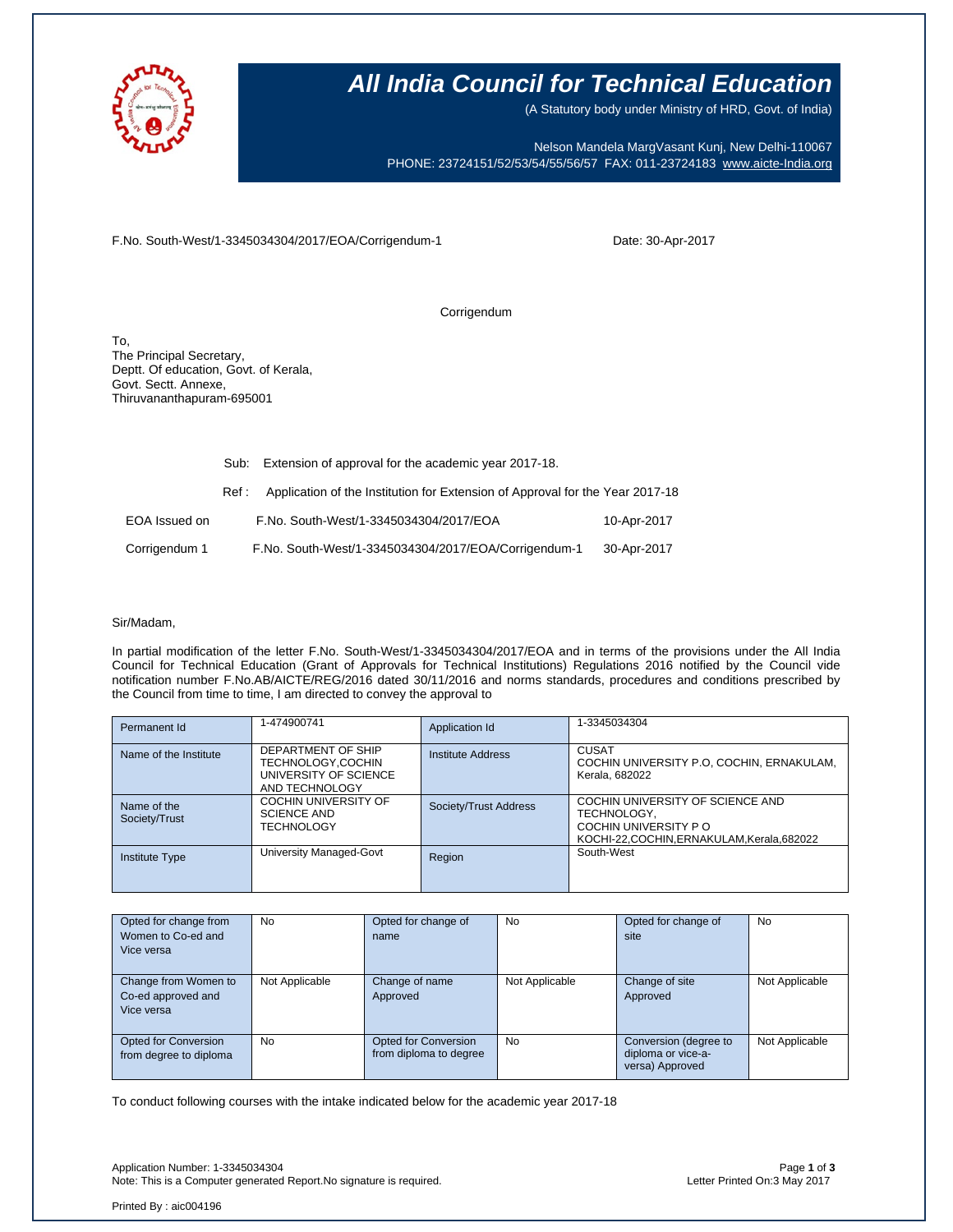

## **All India Council for Technical Education**

(A Statutory body under Ministry of HRD, Govt. of India)

Nelson Mandela MargVasant Kunj, New Delhi-110067 PHONE: 23724151/52/53/54/55/56/57 FAX: 011-23724183 [www.aicte-India.org](http://www.aicte-india.org/)

| Application Id: 1-3345034304<br>Program                    | <b>Shift</b> | Level                                                            | Course                                                                                | Full/Part Time             | <b>Affiliating Body</b>                                          | Last Approved intake | Approved for<br>2017-18<br>Intake | <b>NRI Approval status</b> | OCI/<br>Gulf quota/<br>status<br>Approval<br>/FN<br>$\frac{1}{2}$ | Collaborarion/Twining<br>Approval<br>Program<br>status<br>Foreign |
|------------------------------------------------------------|--------------|------------------------------------------------------------------|---------------------------------------------------------------------------------------|----------------------------|------------------------------------------------------------------|----------------------|-----------------------------------|----------------------------|-------------------------------------------------------------------|-------------------------------------------------------------------|
| <b>ENGINEERIN</b><br><b>G AND</b><br><b>TECHNOLO</b><br>GY | 1st<br>Shift | POS<br>т<br><b>GRA</b><br><b>DUA</b><br>TE                       | <b>COMPUTER</b><br><b>AIDED</b><br><b>STRUCTURAL</b><br>ANALYSIS AND<br><b>DESIGN</b> | <b>FULL</b><br><b>TIME</b> | Cochin<br>Unviersity of<br>Science and<br>Technology,<br>Cochin  | 18                   | 18                                | <b>NA</b>                  | <b>NA</b>                                                         | <b>NA</b>                                                         |
| <b>ENGINEERIN</b><br><b>G AND</b><br><b>TECHNOLO</b><br>GY | 1st<br>Shift | <b>UND</b><br><b>ER</b><br><b>GRA</b><br><b>DUA</b><br><b>TE</b> | <b>NAVAL</b><br><b>ARCHITECTUR</b><br>E & SHIP<br><b>BUILDING</b>                     | <b>FULL</b><br><b>TIME</b> | Cochin<br>University of<br>Science and<br>Technology, Co<br>chin | 40                   | 40                                | <b>NA</b>                  | <b>NA</b>                                                         | <b>NA</b>                                                         |

\*Corrigendum for- 1. Change in Intake

The above mentioned approval is subject to the condition that

DEPARTMENT OF SHIP TECHNOLOGY,COCHIN UNIVERSITY OF SCIENCE AND TECHNOLOGY shall follow and adhere to the Regulations, guidelines and directions issued by AICTE from time to time and the undertaking / affidavit given by the institution along with the application submitted by the institution on portal.

In case of any differences in content in this Computer generated Extension of Approval Letter, the content/information as approved by the Executive Council / General Council as available on the record of AICTE shall be final and binding.

Strict compliance of Anti-Ragging Regulation:- Approval is subject to strict compliance of provisions made in AICTE Regulation notified vide F. No. 37-3/Legal/AICTE/2009 dated July 1, 2009 for Prevention and Prohibition of Ragging in Technical Institutions. In case Institution fails to take adequate steps to Prevent Ragging or fails to act in accordance with AICTE Regulation or fails to punish perpetrators or incidents of Ragging, it will be liable to take any action as defined under clause 9(4) of the said Regulation.

### **Note: Validity of the course details may be verified at www.aicte-india.org**

 **Prof. Alok Prakash Mittal Member Secretary, AICTE**

Copy to:

**1. The Regional Officer,**

All India Council for Technical Education

Health Centre Building Bangalore University Campus Bangalore - 560 009, Karnataka

- **2. The Director Of Technical Education\*\*,**  Kerala
- **3. The Principal / Director,**